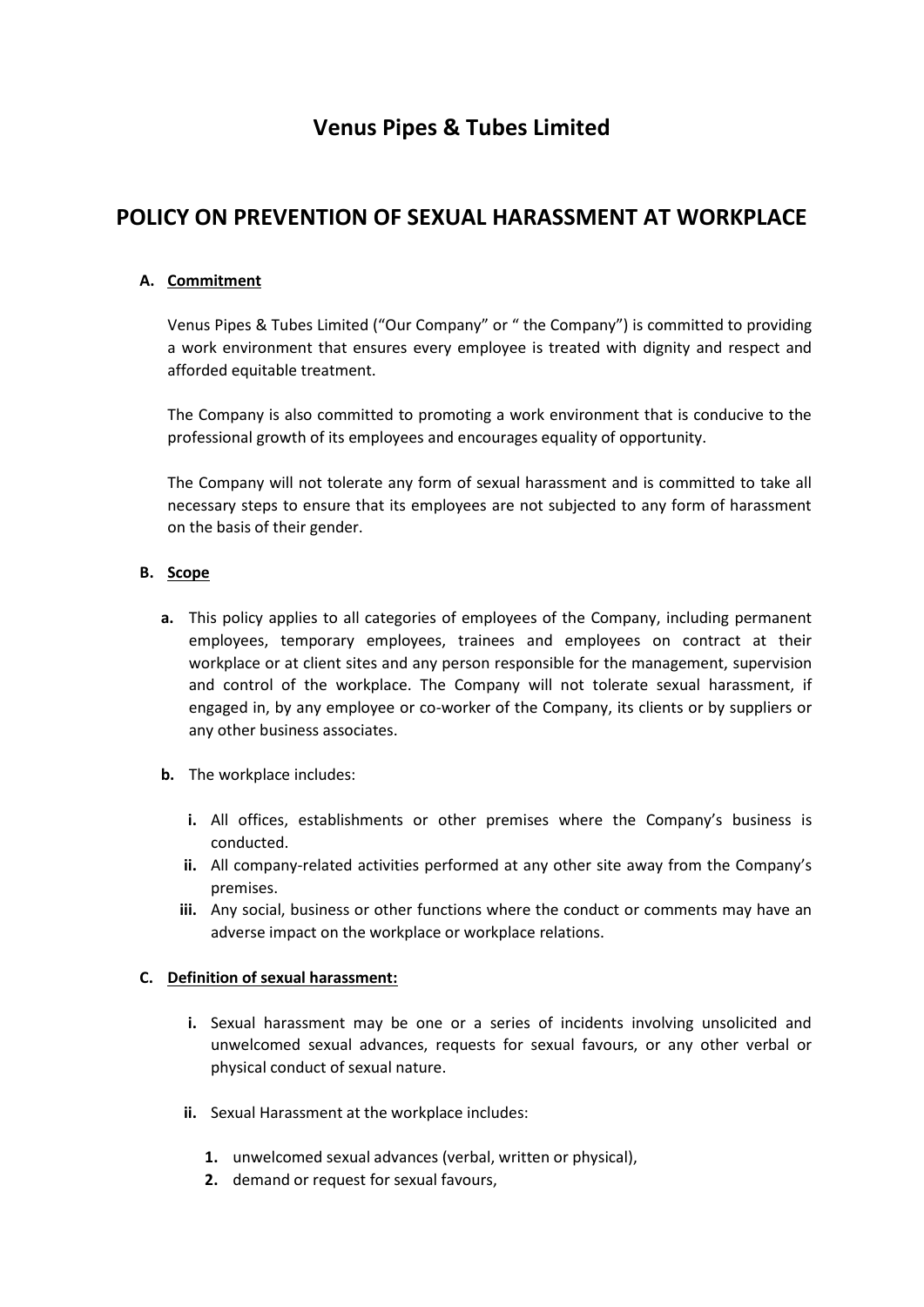- **3.** Sexually colored remarks or remarks of a sexual nature about a person's clothing or body;
- **4.** Showing pornography, making or posting sexual pranks, sexual teasing, sexual jokes, sexually demeaning or offensive pictures, cartoons or other materials through email, SMS, MMS etc.
- **5.** verbal abuse or 'joking' that is sex-oriented;
- **6.** any conduct that has the purpose or the effect of interfering with an individual's work performance or creating an intimidating, hostile or offensive work environment and/or submission to such conduct is either an explicit or implicit term or condition of employment and /or submission or rejection of the conduct is used as a basis for making employment decisions;
- **7.** any other type of sexually-oriented conduct.

## **D. Responsibilities regarding sexual harassment:**

All employees of the Company have a personal responsibility to ensure that their behavior is not contrary to this policy. All employees are encouraged to reinforce the maintenance of a work environment free from sexual harassment.

## **E. Complaint mechanism:**

An appropriate complaint mechanism in the form of "Complaints Committee" has been created in the Company for time-bound redressal of the complaint made by the victim.

## **F. Complaints Committee:**

- 1. The Company has constituted a Complaints Committee for redressal of sexual harassment complaint (made by the victim) and for ensuring time bound treatment of such complaints.
- 2. Initially, and till further notice, the Complaints Committee will comprise of the following four members out of which at least two members will be of the same gender as that of the complainant:
	- a. **Presiding Officer:** A woman employed at a senior level in the organization or workplace from amongst the employees;
	- b. At least 2 members from amongst employees, committed to the cause of women or have had experience in social work or having legal knowledge;
	- c. One member from amongst non-governmental organisations or associations committed to the cause of women or a person familiar with the issues relating to sexual harassment. At least one half of the total members shall consist of women.
- 3. The Complaints Committee is responsible for:
	- a. Receiving complaints about sexual harassment at workplace;
	- b. Investigating every formal written complaint of sexual harassment;
	- c. Co-ordinating with employer in implementing appropriate action;
	- d. Taking appropriate remedial measures to respond to any substantiated allegations of sexual harassment;
	- e. Discouraging and preventing employment-related sexual harassment.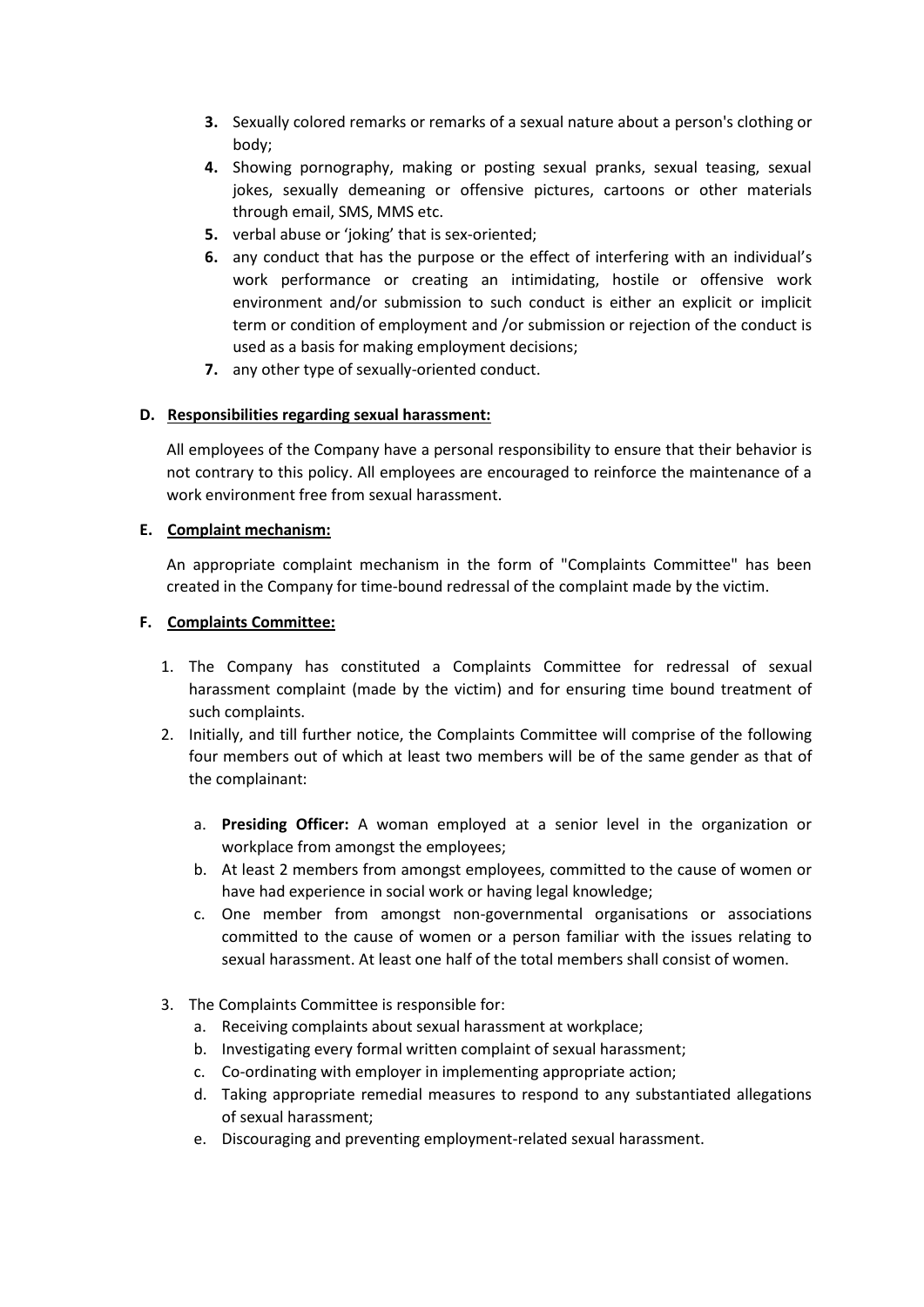#### **G. Procedures for resolution, settlement or prosecution of acts of sexual harassment:**

The Company is committed to providing a supportive environment to resolve concerns of sexual harassment as under:

#### **1. Informal Resolution Options:**

- a. When an incident of sexual harassment occurs, the victim of such conduct can communicate their disapproval and objections immediately to the harasser and request the harasser to behave decently.
- b. If the harassment does not stop or if victim is not comfortable with addressing the harasser directly, the victim can bring their concern to the attention of the Complaints Committee for redressal of their grievances. The Complaints Committee will thereafter provide advice or extend support as requested and will undertake prompt investigation to resolve the matter.

## 2. **Complaints:**

- a. An employee with a harassment concern, who is not comfortable with the informal resolution options or has exhausted such options, may make a formal complaint to the Presiding Officer of the Complaints Committee constituted by the Company. The complaint shall have to be in writing and can be in the form of a letter, preferably within fifteen (15) days from the date of occurrence of the alleged incident and in case of a series of incidents, within fifteen (15) days from the occurrence of last alleged incident, sent in a sealed envelope, but no later than three months from the date of incident and in case of a series of incidents, no later than three months from the date of last incident (The Complaints Committee may, for the reasons to be recorded in writing, extend the time limit not exceeding three (3) months, if it is satisfied that the circumstances were such which prevented the employee from filing a complaint within the said period.). Alternately, the employee can send the complaint through an email. The employee is required to disclose their name, department, division and location they are working in, to enable the Presiding Officer to contact them and take the matter forward.
- b. The Presiding Officer of the Complaints Committee will proceed to determine whether the allegations (assuming them to be true only for the purpose of this determination) made in the complaint fall under the purview of Sexual Harassment, preferably within thirty (30) days from receipt of the complaint.
- c. In the event, the allegation does not fall under the purview of Sexual Harassment or the allegation does not constitute an offence of Sexual Harassment, the Presiding Officer will record this finding with reasons and communicate the same to the complainant.
- d. If the Presiding Officer of the Complaints Committee determines that the allegations constitute an act of sexual harassment, she will proceed to investigate the allegation with the assistance of the Complaints Committee.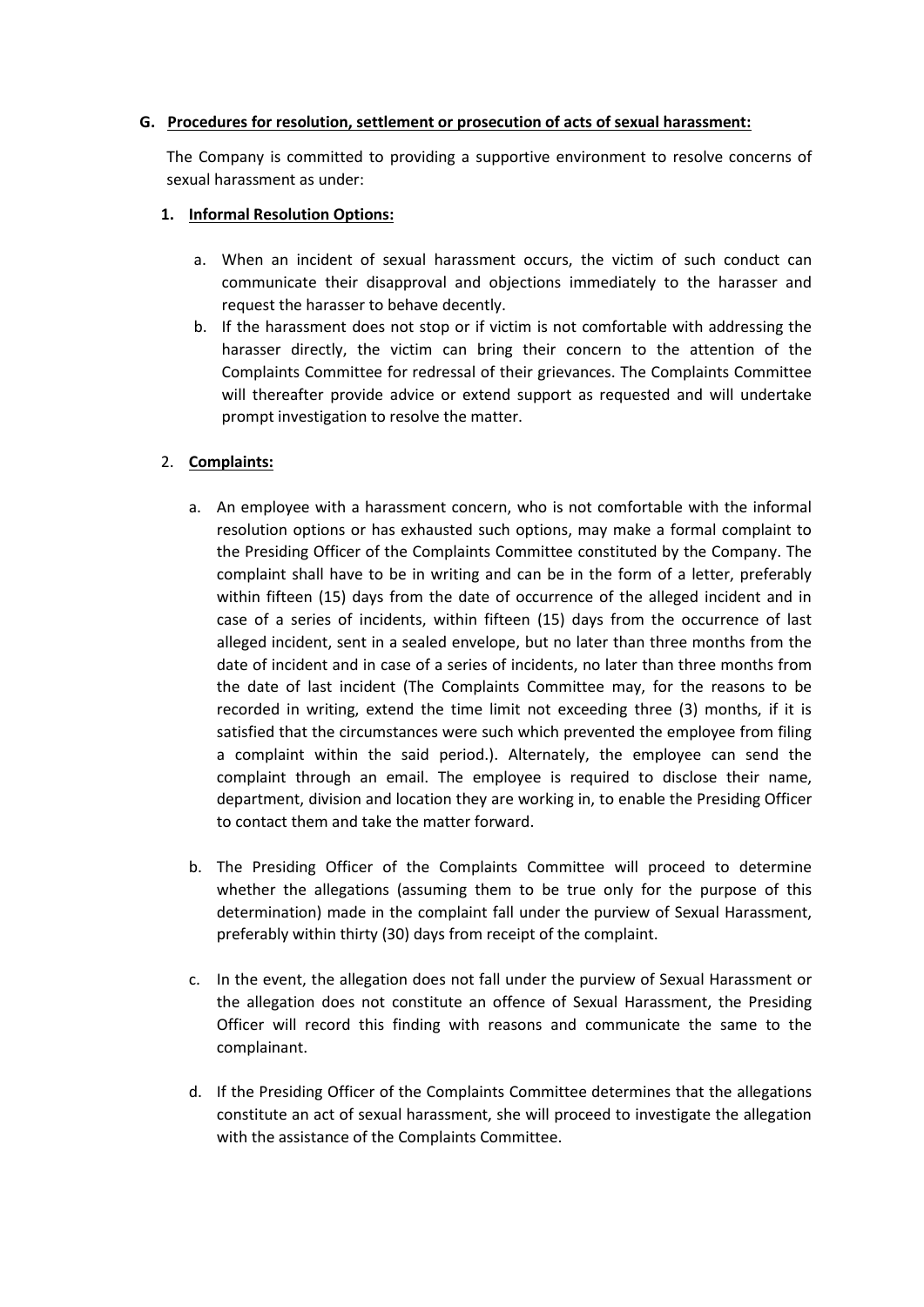- e. Where such conduct, on the part of the accused, amounts to a specific offence under the law, the Company shall initiate appropriate action in accordance with law by making a complaint with the appropriate authority.
- 3. The Complaints Committee shall conduct such investigations in a timely manner and shall submit a written report containing the findings and recommendations to the Board as soon as practically possible and in any case, not later than ninety (90) days from the date of receipt of the complaint. The Executive Director will ensure corrective action on the recommendations of the Complaints Committee and keep the complainant informed of the same.
- 4. Corrective action may include any of the following:
	- a. Formal apology.
	- b. Counselling.
	- c. Conciliation.
	- d. Written warning to the perpetrator and a copy of it maintained in the employee's file.
	- e. Change of work assignment / transfer for either the perpetrator or the victim.
	- f. Suspension or termination of services of the employee found guilty of the offence.
- 5. In case the complaint is found to be false, the Complainant shall, if deemed fit, be liable for appropriate disciplinary action by the Management.

## **H. Confidentiality**

- 1. The Company understands that it is difficult for the victim to come forward with a complaint of sexual harassment and recognizes the victim's interest in keeping the matter confidential.
- 2. To protect the interests of the victim, the accused person and others who may report incidents of sexual harassment, confidentiality will be maintained throughout the investigatory process to the extent practicable and appropriate under the circumstances.

## **I. Access to reports and documents**

All records of complaints, including contents of meetings, results of investigations and other relevant material will be kept confidential by the Company except where disclosure is required under disciplinary or other remedial processes.

## **J. Protection to complainant / victim**

- 1. The Company is committed to ensuring that no employee who brings forward a harassment concern is subject to any form of reprisal. Any reprisal will be subject to disciplinary action.
- 2. The Company will ensure that the victim or witnesses are not victimized or discriminated against while dealing with complaints of sexual harassment.